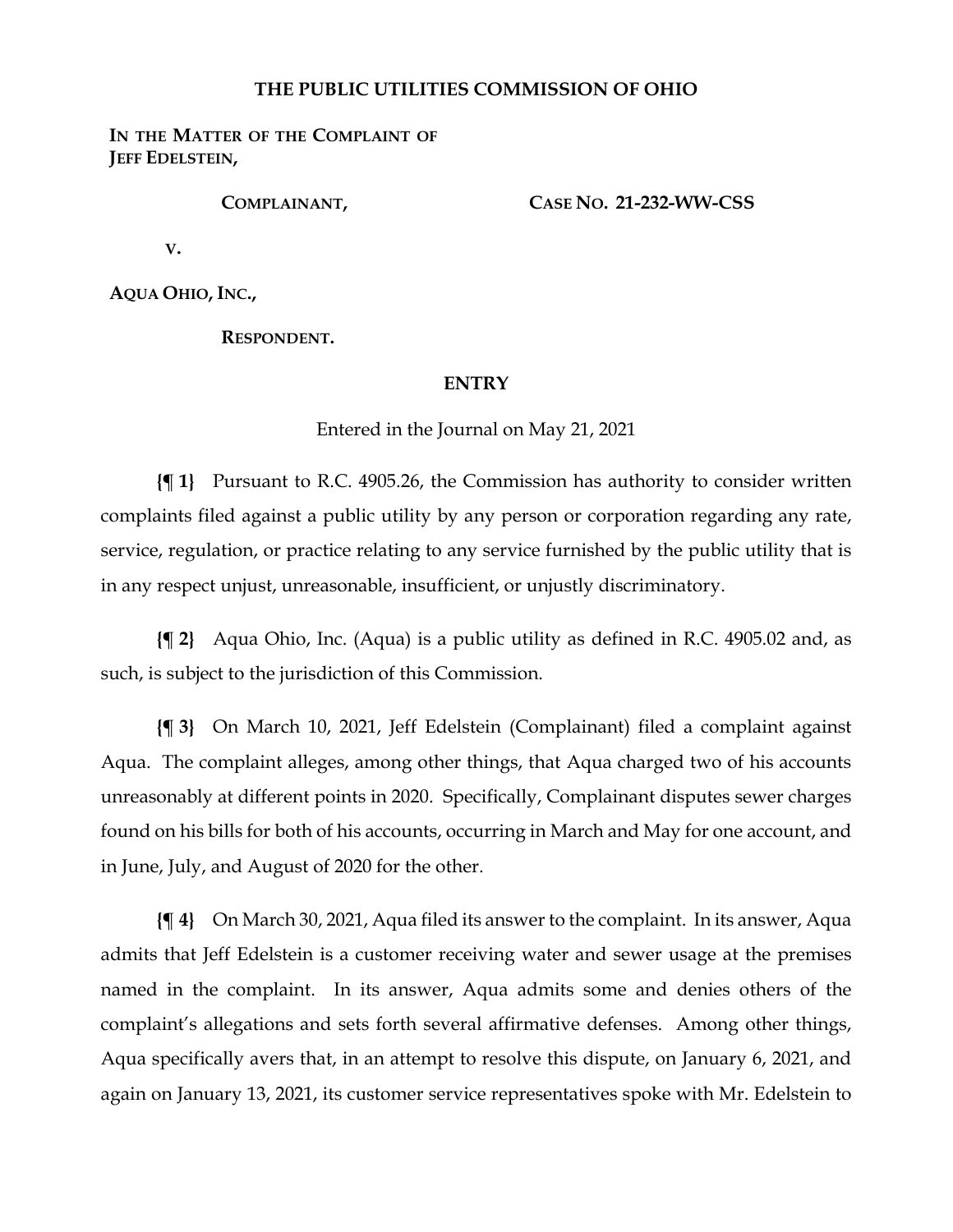discuss the bills and charges. Additionally, Aqua avers that it has reviewed for accuracy Complainants' account and has not identified any billing errors.

**{¶ 5}** The attorney examiner finds that this matter should be scheduled for a settlement conference to be conducted by telephone. The purpose of the settlement conference will be to explore the parties' willingness to negotiate a resolution in lieu of an evidentiary hearing. In accordance with Ohio Adm.Code 4901-1-26, any statements made in an attempt to settle this matter without the need for an evidentiary hearing will not generally be admissible to prove liability or invalidity of a claim. An attorney examiner from the Commission's legal department will facilitate the settlement process. However, nothing prohibits any party from initiating settlement negotiations prior to the scheduled settlement teleconference.

**{¶ 6}** Accordingly, a telephone settlement conference call shall be scheduled for June 10, 2021, at 10:00 a.m. To participate in the teleconference, the parties shall dial (614) 721-2972 and, when prompted, enter conference code 358 334 320#.

**{¶ 7}** Pursuant to Ohio Adm.Code 4901-1-26(F), the representatives of the public utility shall investigate the issues raised in the complaint prior to the settlement teleconference, and all parties participating in the teleconference shall be prepared to discuss settlement of the issues raised and shall have authority to settle those issues.

**{¶ 8}** As is the case in all Commission complaint proceedings, the complainant has the burden of proving the allegations of the complaint. *Grossman v. Pub. Util. Comm.*, 5 Ohio St.2d 189, 214 N.E.2d 666 (1966).

**{¶ 9}** It is, therefore,

**{¶ 10}** ORDERED, That a settlement teleconference be scheduled for June 10, 2021, at 10:00 a.m., as indicated in Paragraph 6. It is, further,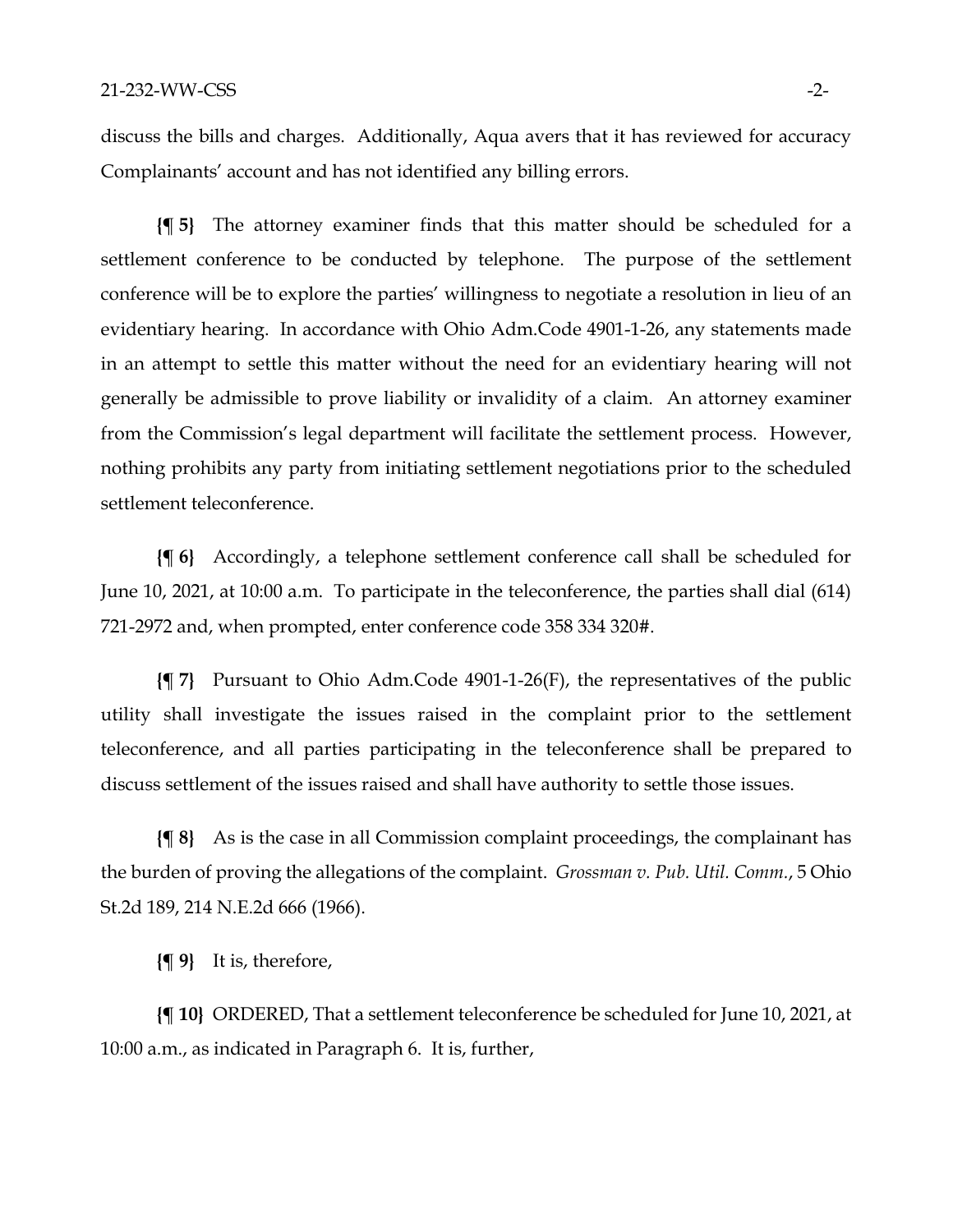**{¶ 11}** ORDERED, That a copy of this Entry be served upon all parties of record.

## THE PUBLIC UTILITIES COMMISSION OF OHIO

*/s/Jesse M. Davis*

By: Jesse M. Davis Attorney Examiner

MJA/mef